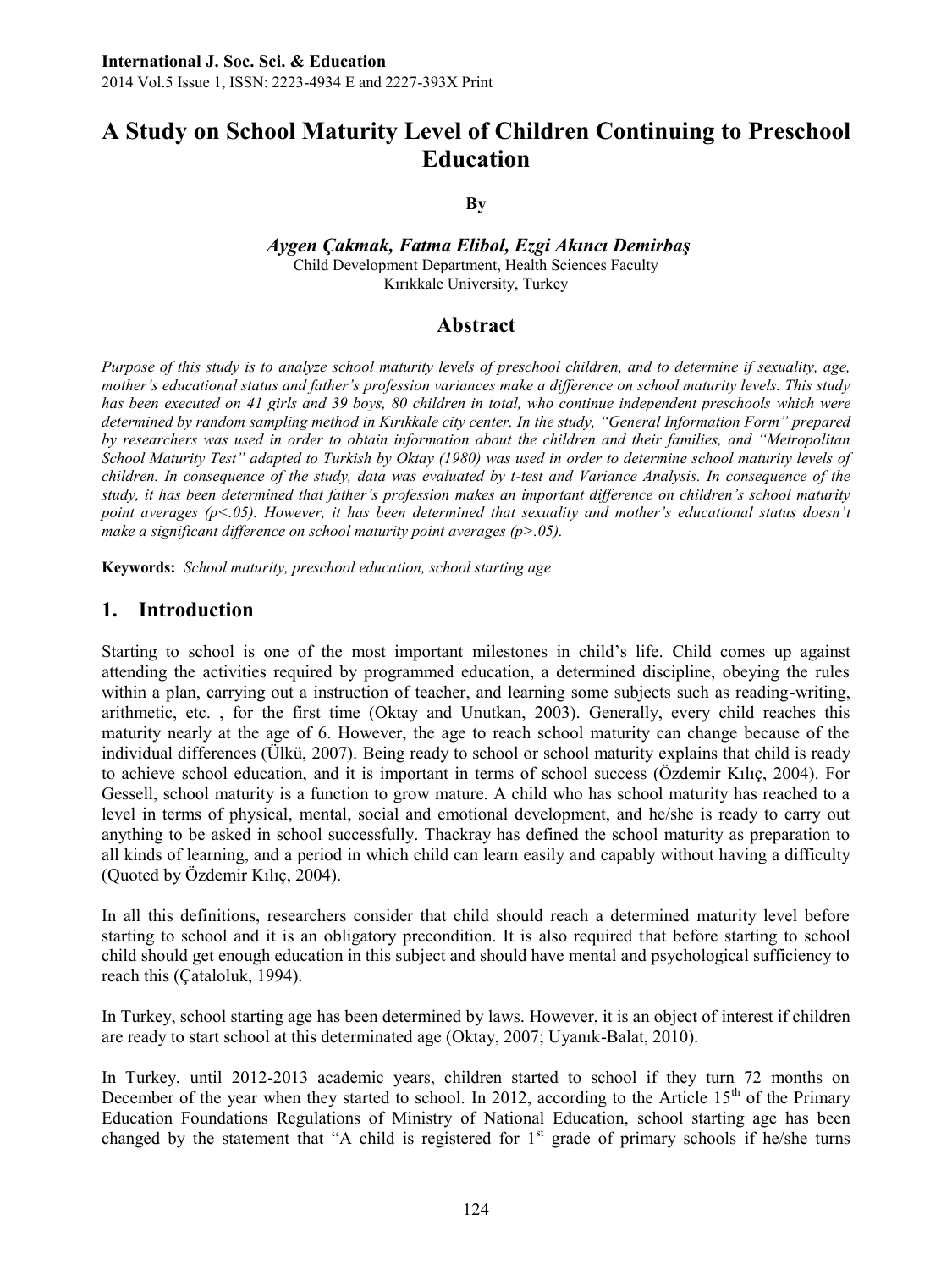months by the end of September when the registrations are made. If it is seen that children between the months of 60-66 months are ready to primary school in sense of development, they can be registered to  $1<sup>st</sup>$ grade of primary school by permission of their parents" (Official Journal, 2012). It is estimated that children should start to  $1<sup>st</sup>$  grade of primary school at the age of 5. In this model, students at the age of 5 are asked to sit for 40 minutes in the class and to listen to the lesson or to attend in activities. An academic education, all day long in the classroom, conflicts with development features of children at the age of 5 (Güven, 2012). This application has created big reactions in the society and has discussed by relative environments. In this case, lack of a scientific study that can be a basis for these discussions has been felt. This deficiency is a basis for this study. It is expected that study results will shed light on the discussion about this subject.

## **2. Material and Method**

This study has been executed on 41 girls and 39 boys, 80 children in total, who continue independent preschools Turkey which were determined by random sampling method in Kırıkkale city center. In the study, "General Information Form" prepared by researchers was used in order to obtain information about the children and their families, and "Metropolitan School Maturity Test" adapted to Turkish by Oktay (1980) was used in order to determine school maturity levels of children. "Metropolitan School Maturity Test" is a test applied in order to determine if the children is ready to rules of school and to learn. It is used in evaluating physiological, environmental and mental factors that are necessary while preparing to school. Metropolitan School Maturity Test consists of 100 articles in total: understand a word as 19 articles, sentences as 14 articles, general information as 14 articles, matching as 19 articles, numbers as 24 articles, copying as 10 articles. Every subtest includes pictures to be marked and copied by child according to directive given by an expert as verbal. It is possible to apply the scale both in group and as individual, and application time is about 24 minutes. In the directions of directives given by executive, child is asked to response the scale. In all this subtests, the true answer given to each article is evaluated as one point. Entire points create total point of the test. Highness of the total point illustrates that general school maturity level is high. In consequence of the study, data has been evaluated by t-test and Variance Analysis.

## **3. Findings and Discussion**

Data belonging to the study carried out in order to determine if school maturity levels of preschool children have difference by some variances has been analyzed and illustrated as tables. It has been discussed by supporting relative literatures.

|  |                                  |  |  | Table 1. t-test results of point averages in school maturity test of the children who continue |  |  |  |
|--|----------------------------------|--|--|------------------------------------------------------------------------------------------------|--|--|--|
|  | preschool education by sexuality |  |  |                                                                                                |  |  |  |

| <b>Metropolitan School</b><br><b>Maturity Test</b> | <b>Sexuality</b> | N  | $\overline{x}$ | Sd |        |      |
|----------------------------------------------------|------------------|----|----------------|----|--------|------|
| <b>General Preparation</b>                         | Female           | 41 | 74.44          | 78 | $-876$ | 384  |
|                                                    | Male             | 39 | 76.41          |    |        |      |
| <b>Number Preparation</b>                          | Female           | 41 | 17.56          | 78 | 1.437  | .155 |
|                                                    | Male             | 39 | 18.72          |    |        |      |
| <b>Reading Preparation</b>                         | Female           | 41 | 49.61          | 78 | .638   | .526 |
|                                                    | Male             | 39 | 50.49          |    |        |      |

 $*_{p<.05}$ 

When Table 1 is analyzed, it is seen that point averages for general preparation ( $\bar{x}$  =76.41), number preparation ( $\bar{x}$  =18.72 and reading preparation ( $\bar{x}$  =50.49) of boys are higher than girls. However, according to result of t-test, it has been determined that point averages of girls and boys obtained from school maturity test didn't make a significant difference by sexuality  $(p>0.05)$ .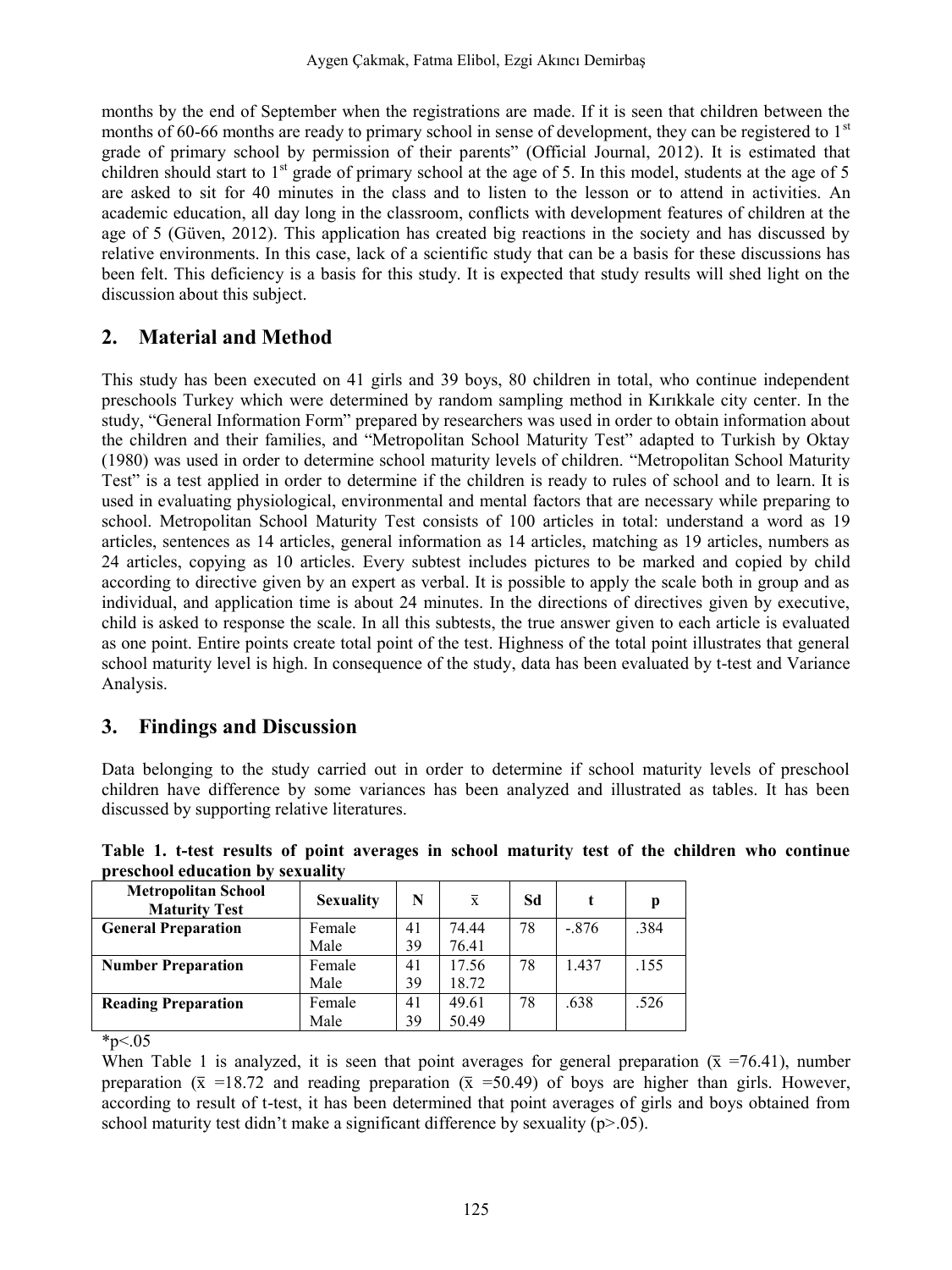Gullo and Burton (1992) has determined that there isn't a significant difference between sexuality and readiness in the study in which he analyzed if academic readiness at the end of preschool education makes a difference by sexuality.

Arikök (2001) has determined in a study that sexuality doesn't make an important difference at the reading levels of children at the ages of 5-6.

Cinkilic (2009) has emphasized that sexuality has no effect on school maturity in the study in which it was analyzed if effect of preschool education continue on school maturity levels of the students at  $1<sup>st</sup>$ grade of primary school.

|                            |  |  |  | Table 2. t-test results of point averages in school maturity test of the children who continue |  |  |  |
|----------------------------|--|--|--|------------------------------------------------------------------------------------------------|--|--|--|
| preschool education by age |  |  |  |                                                                                                |  |  |  |

| <b>Metropolitan School Maturity</b><br><b>Test</b> | Age<br>(month) | N  | $\overline{\mathbf{x}}$ | Sd |          | p       |
|----------------------------------------------------|----------------|----|-------------------------|----|----------|---------|
| <b>General Preparation</b>                         | $56 - 65$      | 29 | 69.55                   | 78 | $-4.351$ | $.00*$  |
|                                                    | $66 - 76$      | 51 | 78.73                   |    |          |         |
| <b>Number Preparation</b>                          | $56 - 65$      | 29 | 16.21                   | 78 | $-3.875$ | $.00*$  |
|                                                    | $66 - 76$      | 51 | 19.22                   |    |          |         |
| <b>Reading Preparation</b>                         | $56 - 65$      | 29 | 47.14                   | 78 | $-3.397$ | $.001*$ |
|                                                    | $66 - 76$      | 51 | 51.69                   |    |          |         |

 $*_{p<.05}$ 

When Table 2 is analyzed, it is seen that point averages for general preparation ( $\bar{x}$  =78.73), number preparation ( $\bar{x}$  =78.73) and reading preparation ( $\bar{x}$  =51.69) of children between the months of 66-76 are higher than the children in another group. According to the result of t-test, it has been determined that there is a significant difference by age on the point averages for general preparation  $\lceil t \rceil (78) = -4.351$ .  $p<.01$ ], number preparation [t (78) = 3.875,  $p<.01$ ] and reading preparation [t (78) = 3.397,  $p<.05$ ] of preschool children.

Lois (1996) has indicated that age is an important factor in introducing school and preparation to reading in the study that done by 56 children at the ages of between five and half and six and half.

Unutkan (2007) has determined that children at the age of five is insufficient than the groups at the age of five and half and six and half in terms of mathematics, in the study examining school readiness of preschool children.

In the study they analyzed school readiness of children at the months of 69 and 78, Ramazan and Esaspehlivan (2008) have determined that school readiness of children at the months of 78 is higher than children at the months of 78 in terms of mental, language, social-emotional and physical.

A child at five is in playing period. His environment is toys and friends. He expresses himself by toys and games he imagined. In the new education model, although it is said "in direction of request of the parents", these results make us think that children under 66 months should not be started primary school.

When Table 3 is analyzed, it is seen that point averages for general preparation ( $\bar{x}$  =77.70) and reading preparation ( $\bar{x}$  =52.06) of children whose mother's educational level is university are higher. In consequence of variance analysis, it has been determined that mother's educational level of children makes a significant difference on point averages for reading preparation (F 2-77) = 3.418, p<.05). In consequence of Scheffe test, it has been determined that this difference has been created by children whose mothers were postgraduate.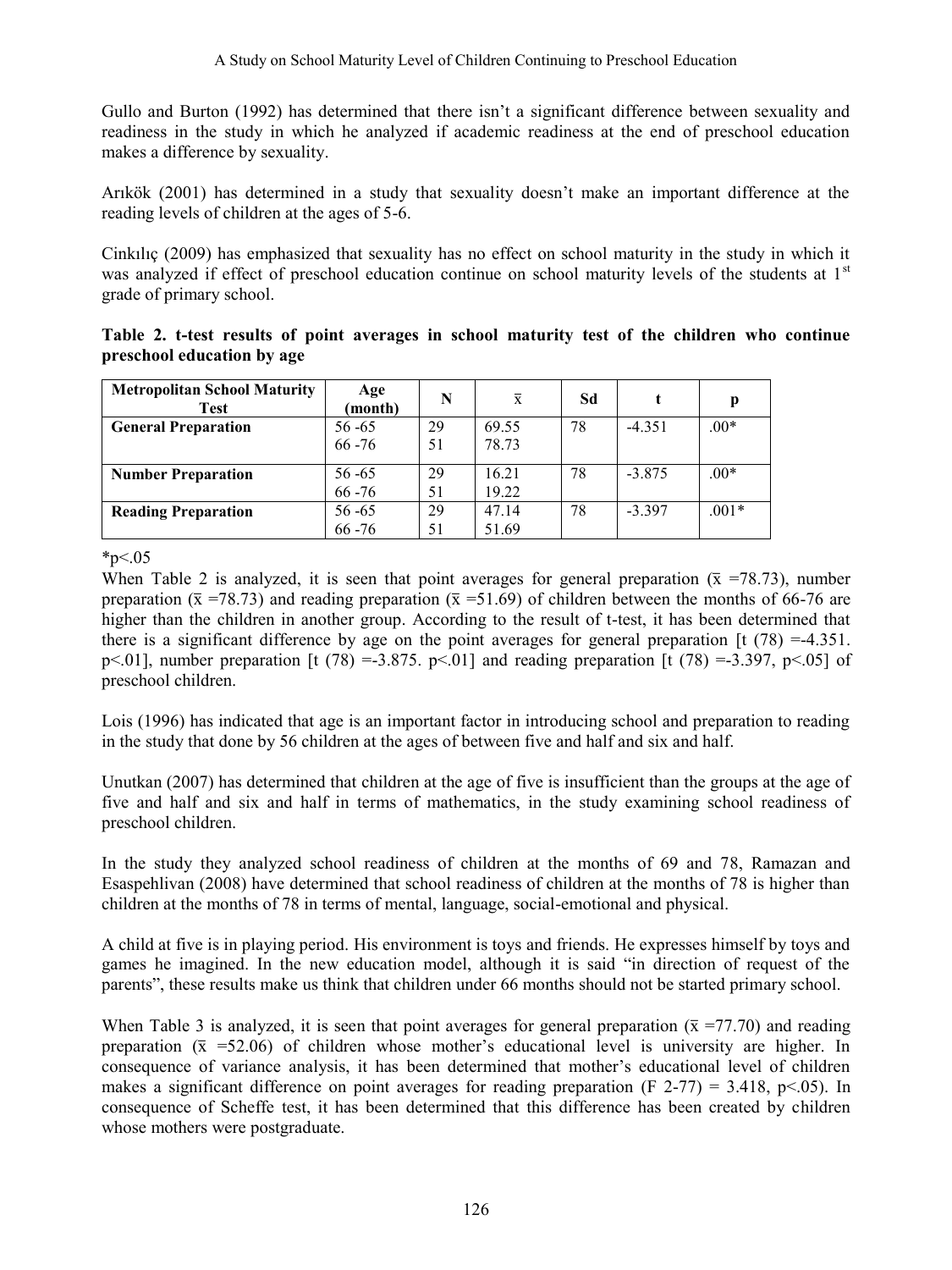| <b>Metropolitan School</b> | Mother's       |    |                |                |       |                |
|----------------------------|----------------|----|----------------|----------------|-------|----------------|
| <b>Maturity Test</b>       | Educational    | N  | $\overline{x}$ | Sd             | F     | p              |
|                            | Level          |    |                |                |       |                |
| <b>General Preparation</b> | Primary school | 8  | 71.38          | 2              | 1.782 | .175           |
|                            | High school    | 39 | 74.28          | 77             |       |                |
|                            | University     | 33 | 77.70          |                |       |                |
| <b>Number Preparation</b>  | Primary school | 8  | 17.75          | $\overline{2}$ | .047  | .954           |
|                            | High school    | 39 | 18.18          | 77             |       |                |
|                            | University     | 33 | 18.15          |                |       |                |
| <b>Reading Preparation</b> | Primary school | 8  | 47.5           | $\overline{2}$ | 3.418 | $.038*$        |
|                            | High school    | 39 | 48.85          | 77             |       | Difference 1-3 |
|                            | University     | 33 | 52.06          |                |       | $2 - 3$        |

**Table 3. Standard deviation and variance analyses results of point averages in school maturity test of the children who continue preschool education by mother's educational level** 

 $\overline{*}_{p<.05}$ 

In the study of Fitzgerald, Spiegel and Cunningham (1991), they have determined that the children whose families have high literacy levels are more successful in the school. Yazıcı (2002) has stated that school maturities of children are different by mother's- father's educational levels, and has determined that school maturity levels for children whose parents are postgraduate are higher than children whose parents are high school and primary school graduates.

Erkan and Kırca (2010) have determined in the study they compared school readiness of children who had and didn't have preschool education in terms of mother's-father's educational levels that school readiness of the children whose parents are high school and university graduates are higher than the children whose parents are not literates or literates as primary school graduation.

The more educational level of mother increases, point averages of the children obtained from subtests become higher. A high education level for a mother is important in order that mother can be notice needs of her child and can determine where her child needs a support and can do what she should do consciously.

| <b>Metropolitan School</b><br><b>Maturity Level</b> | <b>Father's Profession</b> | N  | $\overline{x}$ | Sd             | F     | p          |
|-----------------------------------------------------|----------------------------|----|----------------|----------------|-------|------------|
| <b>General Preparation</b>                          | Self-employment            | 14 | 69.64          | $\overline{4}$ | 2.927 | $.026*$    |
|                                                     | Officer                    | 44 | 76.57          | 74             |       | Difference |
|                                                     | Employer                   | 6  | 71.67          |                |       | $1 - 5$    |
|                                                     | Teacher                    | 9  | 75.56          |                |       | $1 - 3$    |
|                                                     | Engineer                   | 6  | 84.33          |                |       |            |
| <b>Number Preparation</b>                           | Self-employment            | 14 | 15.86          | $\overline{4}$ | 2.027 | .099       |
|                                                     | Officer                    | 44 | 18.61          | 74             |       |            |
|                                                     | Employer                   | 6  | 18.67          |                |       |            |
|                                                     | Teacher                    | 9  | 17.89          |                |       |            |
|                                                     | Engineer                   | 6  | 19.83          |                |       |            |
| <b>Reading Preparation</b>                          | Self-employment            | 14 | 48.14          | $\overline{4}$ | 3.038 | $.022*$    |
|                                                     | Officer                    | 44 | 50.45          | 74             |       | Difference |
|                                                     | Employer                   | 6  | 44.67          |                |       | $3 - 5$    |
|                                                     | Teacher                    | 9  | 51.00          |                |       |            |
|                                                     | Engineer                   | 6  | 55.50          |                |       |            |
|                                                     |                            |    |                |                |       |            |

**Table 4. Standard deviation and variance analyses results of point averages in school maturity test of the children who continue preschool education by father's profession** 

\*p $< 0.05$ 

When Table 4 is analyzed, it is seen that point averages for general preparation ( $\bar{x}$  =84.33), number preparation ( $\bar{x}$  =19.83) and reading preparation ( $\bar{x}$  =55.50) of children whose father are engineers are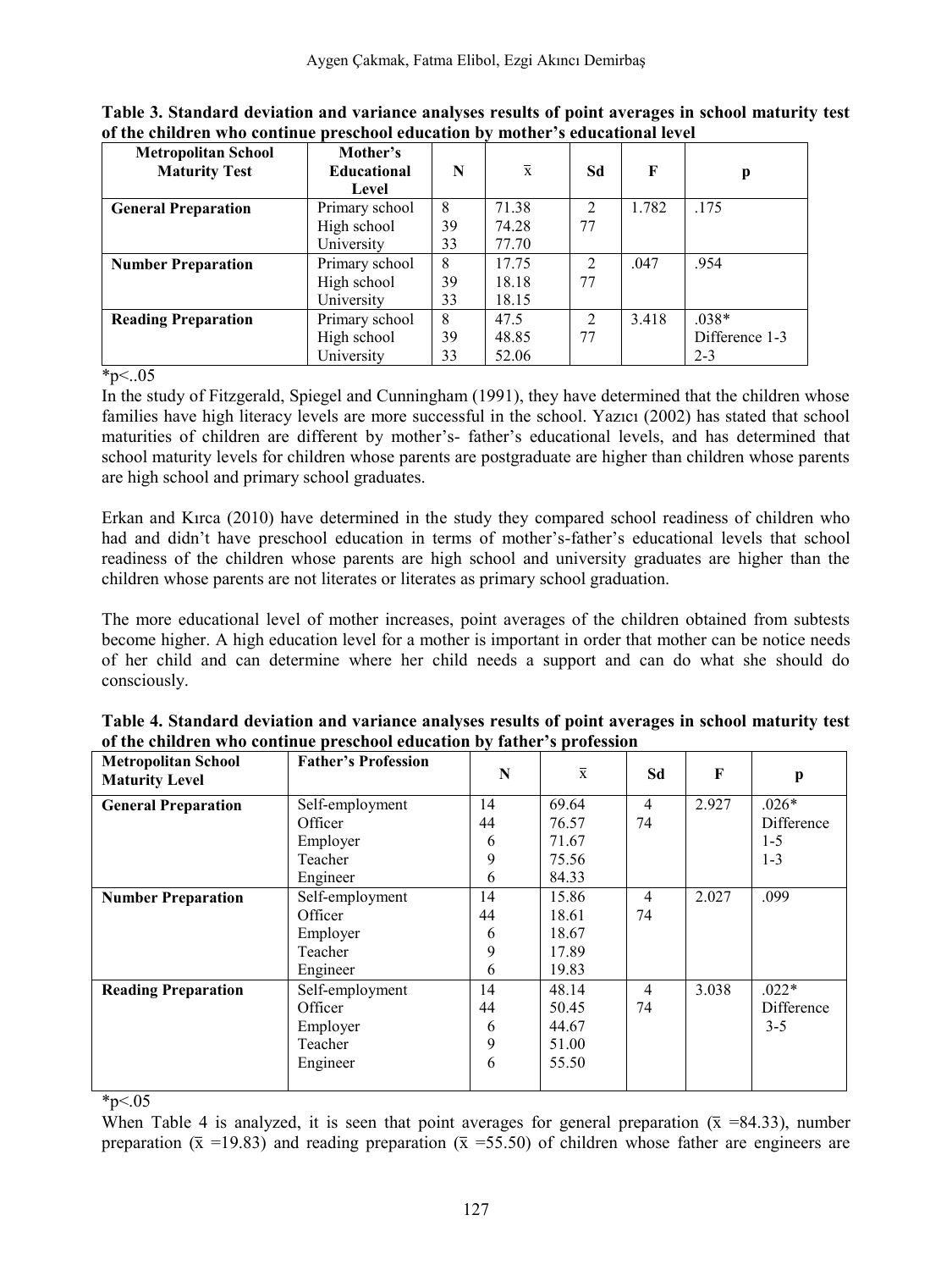higher than children whose father have other professions. In consequence of the variance analysis, it has been determined that father's profession status of children makes a significant difference in point averages for general preparation (F 4-74) = 2.927, p<.05) and reading preparation (F 4-74) = 3.038, p<.05). In consequence of Scheffe test, there is a significant difference for general preparation between point averages of children whose father are engineers and other children whose fathers are employer and self-employment but it has been determined that this difference has been formed in reading preparation by children whose fathers are engineers and employers.

As being a different profession, engineering ask to think a situation by a sophisticated perspective, to examine events by causes and results and to have a capability to think analytically. This result can be thought us that fathers who have professional properties give more attention on their children's academic improvement.

### **4. Consequence and Suggestions**

Purpose of this study has been to analyze school maturity levels of preschool children and to determine if sexuality, age, mother's educational level and father's profession variables make any difference on school maturity levels.

In consequence of the study, point averages for general preparation, number preparation and reading preparation of boys higher than girls but points averages don't make a significant difference by sexuality (p>.05). While age variable of preschool children makes a significant difference on point averages, mother's educational level makes a significant difference on reading preparation and father's professional status makes a significant difference on general preparation and reading preparation for point averages  $(p<.05)$ .

School maturity level changes significantly depending on month (age) the more age increases, school maturity point become higher. In other words, it can be said that age is an important variable which would make a significant difference on school maturity. In the direction of results;

Preschool education should be taken into the scope of compulsory education by generalizing across the country. Skills to school preparation in the current preschool educational institutions by extending their scopes and it can be include studies to increase their quality. Preschool teachers and primary school teachers should study together in order to determine common points in preparing children to school. In service training course should be given to preschool and class teachers about school maturity and passing to primary school. These teachers should become conscious about importance of this passing period. All kids should be tested by school maturity tests at the stage of passing to primary school.

# **References**

- Arıkök, İ. (2001). beş- altı yaş çocuklarında görsel algı eğitiminin okuma olgunluğuna olan etkisinin incelenmesi. Yayınlanmamış yüksek lisans tezi. Gazi Üniversitesi Eğitim Bilimleri Enstitüsü, Ankara.
- Cinkılıç, H. (2009). Okul öncesi eğitimin ilköğretim 1. sınıf öğrencilerinin okul olgunluğuna etkisinin incelenmesi. Yayınlanmamış yüksek lisans tezi. Selçuk Üniversitesi Sosyal Bilimler Enstitüsü, Konya.
- Çataloluk, C. (1994). Farklı sosyo ekonomik ve kültürel ortamlarda yetişen çocukların okul olgunluğu açısından karşılaştırılması. Yayınlanmamış yüksek lisans tezi. İstanbul Üniversitesi Sosyal Bilimler Enstitüsü, İstanbul.
- Erkan, S. ve Kırca, A. (2010). Okul öncesi eğitimin ilköğretim birinci sınıf öğrencilerinin okula hazır bulunuşluklarına etkisinin incelenmesi. Hacettepe Üniversitesi Eğitim Fakültesi Dergisi 38; 94-106.